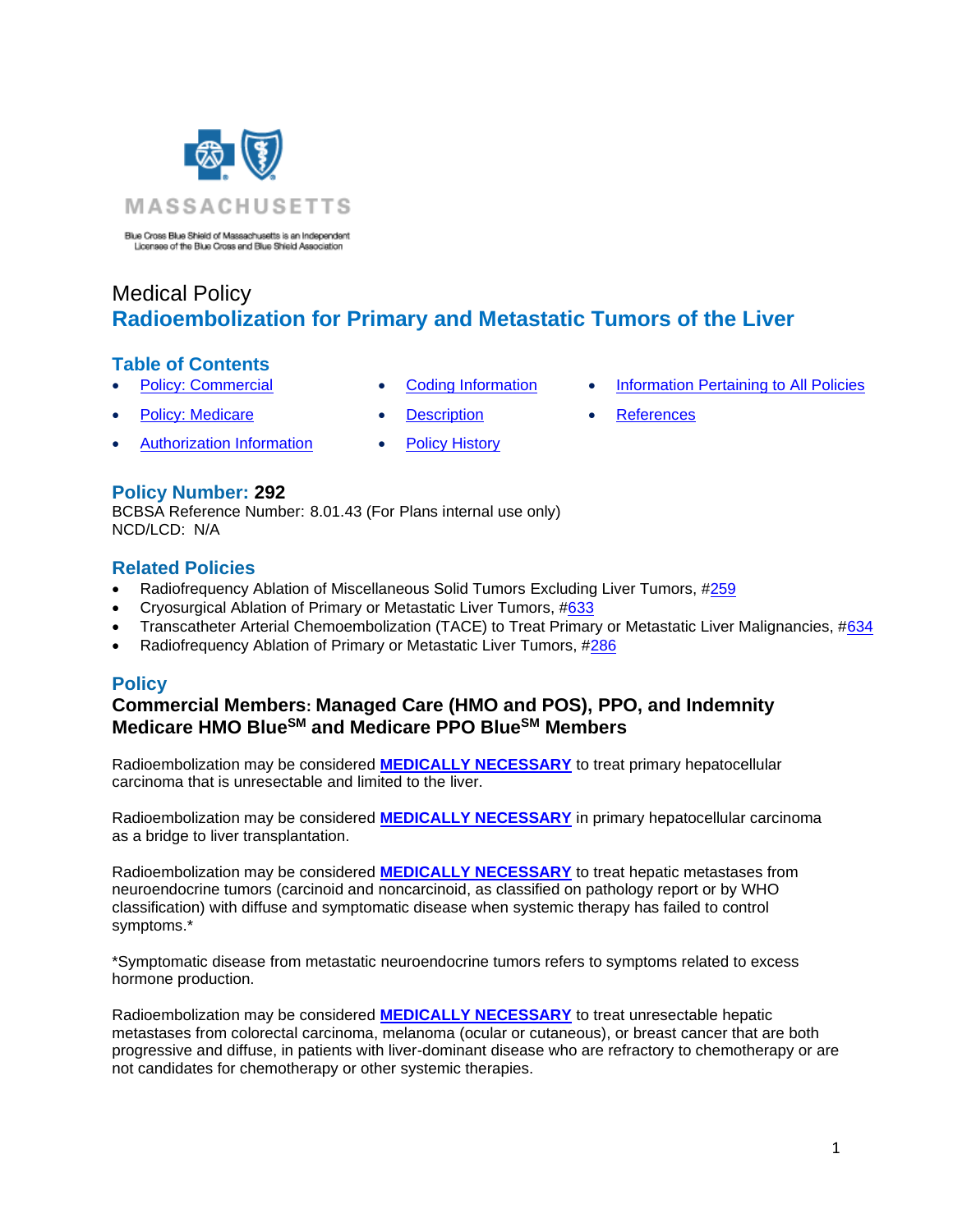Radioembolization is considered **[INVESTIGATIONAL](https://www.bluecrossma.org/medical-policies/sites/g/files/csphws2091/files/acquiadam-assets/Definition%20of%20Med%20Nec%20Inv%20Not%20Med%20Nec%20prn.pdf#page=1)** for all other hepatic metastases except as noted above.

Radioembolization may be considered **[MEDICALLY NECESSARY](https://www.bluecrossma.org/medical-policies/sites/g/files/csphws2091/files/acquiadam-assets/Definition%20of%20Med%20Nec%20Inv%20Not%20Med%20Nec%20prn.pdf#page=1)** to treat primary intrahepatic cholangiocarcinoma in patients with unresectable tumors.

Radioembolization is considered **[INVESTIGATIONAL](https://www.bluecrossma.org/medical-policies/sites/g/files/csphws2091/files/acquiadam-assets/Definition%20of%20Med%20Nec%20Inv%20Not%20Med%20Nec%20prn.pdf#page=1)** for all other indications not described above.

Radioembolization should be reserved for patients with adequate functional status (Eastern Cooperative Oncology Group [ECOG] Performance Status 0-2), adequate liver function and reserve, Child-Pugh score A or B, and liver-dominant metastases.

# <span id="page-1-1"></span>**Prior Authorization Information**

#### **Inpatient**

• For services described in this policy, precertification/preauthorization **IS REQUIRED** for all products if the procedure is performed **inpatient**.

#### **Outpatient**

• For services described in this policy, see below for products where prior authorization **might be required** if the procedure is performed **outpatient**.

|                                              | <b>Outpatient</b>                            |
|----------------------------------------------|----------------------------------------------|
| <b>Commercial Managed Care (HMO and POS)</b> | Prior authorization is not required.         |
| <b>Commercial PPO and Indemnity</b>          | Prior authorization is not required.         |
| Medicare HMO BlueSM                          | Prior authorization is <b>not required</b> . |
| Medicare PPO Blue <sup>SM</sup>              | Prior authorization is not required.         |

### <span id="page-1-0"></span>**CPT Codes / HCPCS Codes / ICD Codes**

*Inclusion or exclusion of a code does not constitute or imply member coverage or provider reimbursement. Please refer to the member's contract benefits in effect at the time of service to determine coverage or non-coverage as it applies to an individual member.*

*Providers should report all services using the most up-to-date industry-standard procedure, revenue, and diagnosis codes, including modifiers where applicable.*

*The following codes are included below for informational purposes only; this is not an all-inclusive list.*

**The above medical necessity criteria MUST be met for the following codes to be covered for Commercial Members: Managed Care (HMO and POS), PPO, Indemnity, Medicare HMO Blue and Medicare PPO Blue:**

#### **HCPCS Codes**

| <b>HCPCS</b> |                                                                                  |
|--------------|----------------------------------------------------------------------------------|
| codes:       | <b>Code Description</b>                                                          |
| S2095        | Transcatheter occlusion or embolization for tumor destruction, percutaneous, any |
|              | method, using yttrium-90 microspheres                                            |

**The following ICD Diagnosis Codes are considered medically necessary when submitted with the HCPCS code above if medical necessity criteria are met:**

### **ICD-10 Diagnosis Codes**

| $ICD-10-CM$      |                         |
|------------------|-------------------------|
| <b>Diagnosis</b> |                         |
| codes:           | <b>Code Description</b> |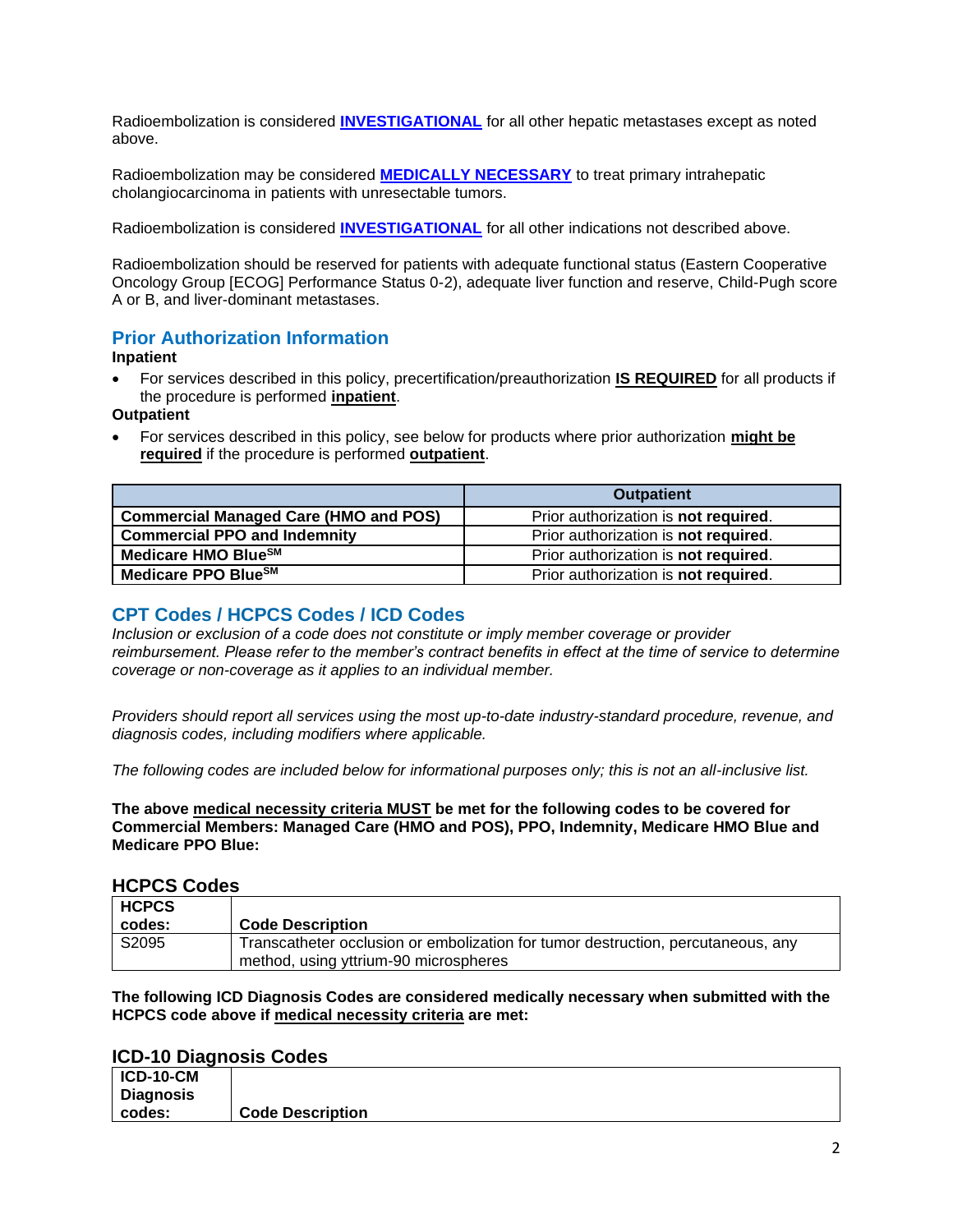| C22.0             | Liver cell carcinoma                                             |
|-------------------|------------------------------------------------------------------|
| C <sub>22.1</sub> | Intrahepatic bile duct carcinoma                                 |
| C <sub>22.2</sub> | Hepatoblastoma                                                   |
| C22.3             | Angiosarcoma of liver                                            |
| C <sub>22.4</sub> | Other sarcomas of liver                                          |
| C <sub>22.7</sub> | Other specified carcinomas of liver                              |
| C22.8             | Malignant neoplasm of liver, primary, unspecified as to type     |
| C78.7             | Secondary malignant neoplasm of liver and intrahepatic bile duct |
| C7B.02            | Secondary carcinoid tumors of liver                              |

### <span id="page-2-0"></span>**Description**

#### **Treatments for Hepatic and Neuroendocrine Tumors**

The use of external-beam radiotherapy and the application of more advanced radiotherapy approaches (eg, intensity-modulated radiotherapy) may be of limited use in patients with multiple diffuse lesions due to the low tolerance of the normal liver to radiation compared with the higher doses of radiation needed to kill the tumor.

Various nonsurgical ablative techniques have been investigated that seek to cure or palliate unresectable hepatic tumors by improving locoregional control. These techniques rely on extreme temperature changes (cryosurgery or radiofrequency ablation), particle and wave physics (microwave or laser ablation), or arterial embolization therapy including chemoembolization, bland embolization, or radioembolization.

#### **Radioembolization**

Radioembolization (referred to as selective internal radiotherapy in older literature) delivers small beads (microspheres) impregnated with yttrium-90 (Y90) intra-arterially via the hepatic artery. The microspheres, which become permanently embedded, are delivered to tumors preferentially because the hepatic circulation is uniquely organized, whereby tumors greater than 0.5 cm rely on the hepatic artery for blood supply while the normal liver is primarily perfused via the portal vein. Y90 is a pure beta-emitter with a relatively limited effective range and a short half-life that helps focus the radiation and minimize its spread. Candidates for radioembolization are initially examined by hepatic angiogram to identify and map the hepatic arterial system. At that time, a mixture of technetium 99-labeled albumin particles are delivered via the hepatic artery to simulate microspheres. Single-photon emission computed tomography is used to detect possible shunting of the albumin particles into the gastrointestinal or pulmonary vasculature.

Currently, 2 commercial forms of Y90 microspheres are available: a glass sphere (TheraSphere) and a resin sphere (SIR-Spheres). Noncommercial forms are mostly used outside the U.S. While the commercial products use the same radioisotope (Y90) and have the same target dose (100 gray), they differ in microsphere size profile, base material (ie, resin vs glass), and size of commercially available doses. The physical characteristics of the active and inactive ingredients affect the flow of microspheres during injection, their retention at the tumor site, spread outside the therapeutic target region, and dosimetry calculations. The U.S. Food and Drug Administration granted premarket approval of SIR-Spheres for use in combination with 5-floxuridine chemotherapy by hepatic arterial infusion to treat unresectable hepatic metastases from colorectal cancer. In contrast, TheraSphere's glass sphere was approved under a humanitarian device exemption for use as monotherapy to treat unresectable hepatocellular carcinoma. In 2007, this humanitarian device exemption was expanded to include patients with hepatocellular carcinoma who have partial or branch portal vein thrombosis. For these reasons, results obtained with a product do not necessarily apply to another commercial (or non-commercial) products.

### **Summary**

Radioembolization (RE), also referred to as selective internal radiotherapy, delivers small beads (microspheres) impregnated with yttrium 90 intra-arterially via the hepatic artery. The microspheres, which become permanently embedded, are delivered to tumors preferentially because the hepatic circulation is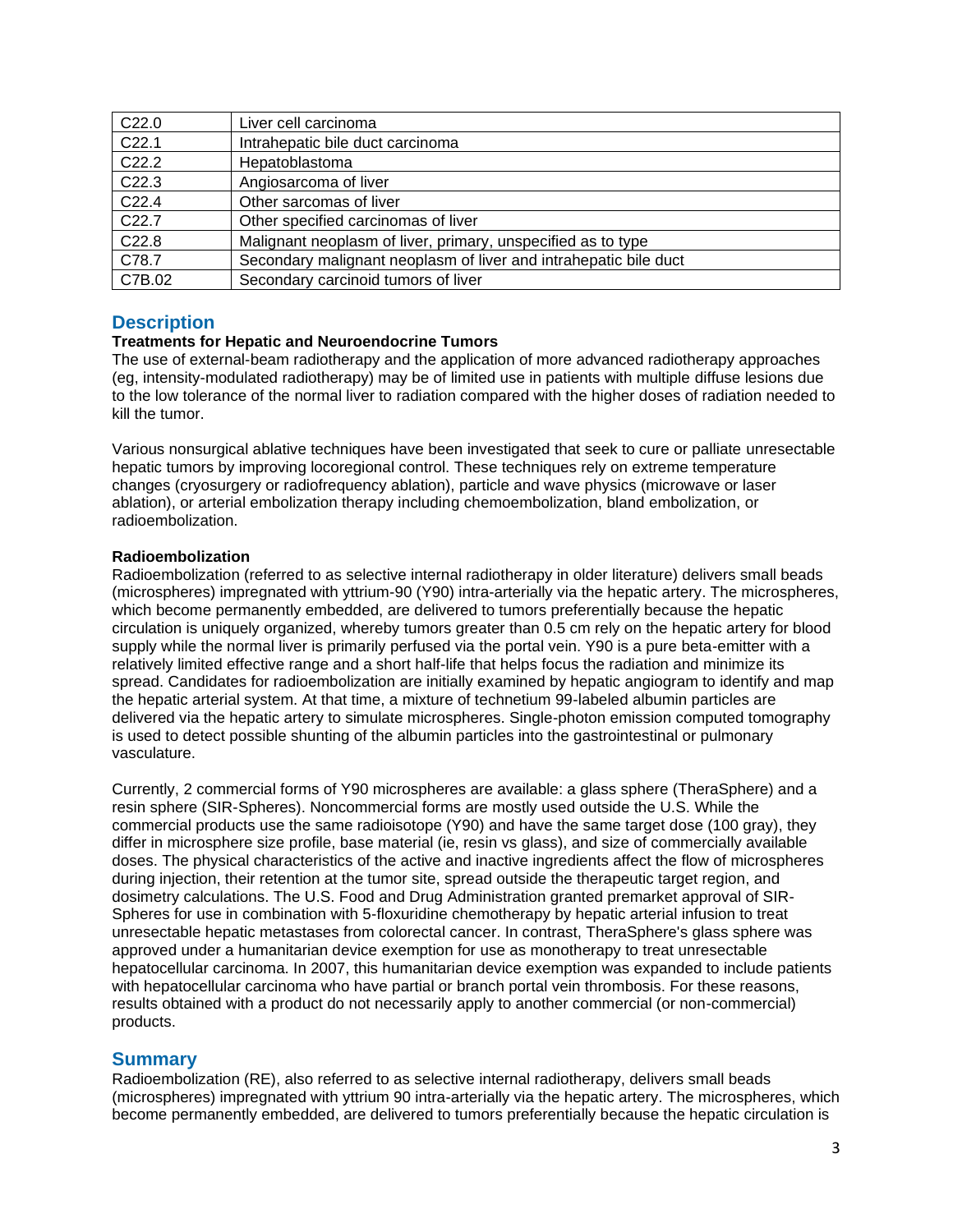uniquely organized, whereby tumors greater than 0.5 cm rely on the hepatic artery for blood supply while the normal liver is primarily perfused via the portal vein. Radioembolization has been proposed as a therapy for multiple types of primary and metastatic liver tumors.

#### **Summary of Evidence**

For individuals who have unresectable hepatocellular carcinoma who receive RE or RE with a liver transplant, the evidence includes primarily retrospective and prospective nonrandomized studies, with limited evidence from randomized controlled trials (RCTs). Relevant outcomes are overall survival (OS), functional outcomes, quality of life, and treatment-related morbidity. Nonrandomized studies have suggested that RE has high response rates compared with historical controls. Two small pilot RCTs have compared RE with alternative therapies for hepatocellular carcinoma, including transarterial chemoembolization and transarterial chemoembolization with drug-eluting beads. Both trials reported similar outcomes for RE compared with alternatives. Evidence from nonrandomized studies has demonstrated that RE can permit successful liver transplantation in certain patients. The evidence is sufficient to determine that the technology results in an improvement in the net health outcome.

For individuals who have unresectable intrahepatic cholangiocarcinoma who receive RE, the evidence includes a phase 2 study and case series. Relevant outcomes are OS, functional outcomes, quality of life, and treatment-related morbidity. Comparisons of these case series to case series of alternative treatments have suggested that RE for primary intrahepatic cholangiocarcinoma has response rates similar to those seen with standard chemotherapy. Due to high study heterogeneity, it is difficult to identify patients that are most likely to benefit from treatment. A phase 2 study of RE with chemotherapy in the first-line setting reported a response rate of 39% and a disease control rate of 98%. The efficacy of RE in the neoadjuvant setting is being evaluated in an ongoing follow-up RCT. However, at this time, the evidence is not yet sufficiently robust to draw definitive conclusions about treatment efficacy. The evidence is insufficient to determine that the technology results in an improvement in the net health outcome.

For individuals who have unresectable neuroendocrine tumors who receive RE, the evidence includes an open-label phase 2 study, retrospective reviews, and case series, some of which have compared RE with other transarterial liver-directed therapies. Relevant outcomes are OS, functional outcomes, quality of life, and treatment-related morbidity. This evidence has suggested that RE provides outcomes similar to standard therapies and historical controls for patients with neuroendocrine tumor-related symptoms or progression of the liver tumor. The evidence is sufficient to determine that the technology results in an improvement in the net health outcome.

For individuals who have unresectable intrahepatic metastases from colorectal cancer and prior treatment failure who receive RE, the evidence includes several small- to moderate-sized RCTs, prospective trials, and retrospective studies using a variety of comparators, as well as systematic reviews of these studies. Relevant outcomes are OS, functional outcomes, quality of life, and treatment-related morbidity. RCTs of patients with prior treatment failure have methodologic problems, do not show definitive superiority of RE compared with alternatives but tend to show greater tumor response with RE. The evidence is sufficient to determine that the technology results in an improvement in the net health outcome.

For individuals who have unresectable intrahepatic metastases from other cancers (eg, breast, melanoma, pancreatic) who receive RE, the evidence includes nonrandomized studies. Relevant outcomes are OS, functional outcomes, quality of life, and treatment-related morbidity. These studies have shown significant tumor response; however, improvement in survival has not been demonstrated in controlled comparative studies. The evidence is insufficient to determine that the technology results in an improvement in the net health outcome.

### <span id="page-3-0"></span>**Policy History**

| <b>Date</b> | <b>Action</b>                                                              |
|-------------|----------------------------------------------------------------------------|
| 9/2021      | Annual policy review. Description, summary, and references updated. Policy |
|             | statements unchanged.                                                      |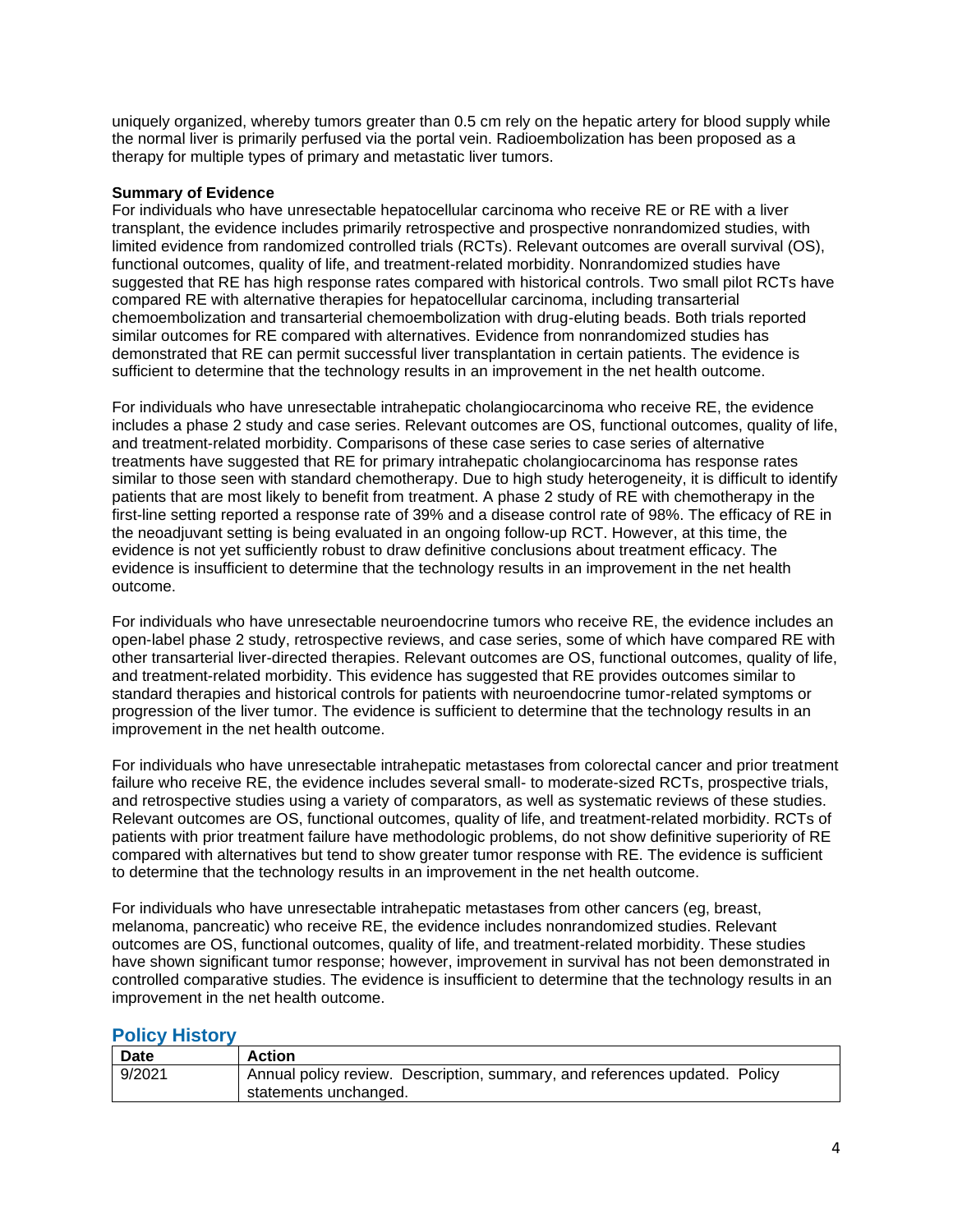| 9/2020         | Annual policy review. Description, summary, and references updated. Policy<br>statements unchanged.                                                        |
|----------------|------------------------------------------------------------------------------------------------------------------------------------------------------------|
| 9/2019         | Annual policy review. Description, summary, and references updated. Policy<br>statements unchanged.                                                        |
| 9/2018         | Annual policy review. Description, summary, and references updated. Policy<br>statements unchanged.                                                        |
| 8/2017         | New references added from Annual policy review.                                                                                                            |
| 8/2016         | Policy statement on neuroendocrine tumors clarified to indicate carcinoid and<br>noncarcinoid, as classified on pathology report or by WHO classification. |
| 11/2015        | Annual policy review. New medically necessary indications described. Clarified<br>coding information. Effective 11/1/2015.                                 |
| 5/2014         | Updated Coding section with ICD10 procedure and diagnosis codes. Effective<br>10/2015.                                                                     |
| 5/2014         | Annual policy review. Clarified coding information. Investigational indications<br>clarified. Effective 5/1/2014.                                          |
| 1/2014         | Coding information clarified.                                                                                                                              |
| 9/2013         | Annual policy review. New investigational indications described. Effective 9/1/2013.                                                                       |
| 11/2011-4/2012 | Medical policy ICD 10 remediation: Formatting, editing and coding updates. No                                                                              |
|                | changes to policy statements.                                                                                                                              |
| 12/1/2011      | Annual policy review. Changes to policy statements.                                                                                                        |
| 4/1/2011       | New medical policy describing covered and non-covered indications. Effective<br>$4/1/2011$ .                                                               |

# <span id="page-4-0"></span>**Information Pertaining to All Blue Cross Blue Shield Medical Policies**

Click on any of the following terms to access the relevant information: [Medical Policy Terms of Use](http://www.bluecrossma.org/medical-policies/sites/g/files/csphws2091/files/acquiadam-assets/Medical_Policy_Terms_of_Use_prn.pdf) [Managed Care Guidelines](http://www.bluecrossma.org/medical-policies/sites/g/files/csphws2091/files/acquiadam-assets/Managed_Care_Guidelines_prn.pdf) [Indemnity/PPO Guidelines](http://www.bluecrossma.org/medical-policies/sites/g/files/csphws2091/files/acquiadam-assets/Indemnity_and_PPO_Guidelines_prn.pdf) [Clinical Exception Process](http://www.bluecrossma.org/medical-policies/sites/g/files/csphws2091/files/acquiadam-assets/Clinical_Exception_Process_prn.pdf) [Medical Technology Assessment Guidelines](http://www.bluecrossma.org/medical-policies/sites/g/files/csphws2091/files/acquiadam-assets/Medical_Technology_Assessment_Guidelines_prn.pdf)

# <span id="page-4-1"></span>**References**

- 1. Llovet JM, Real MI, Montana X, et al. Arterial embolisation or chemoembolisation versus symptomatic treatment in patients with unresectable hepatocellular carcinoma: a randomised controlled trial. Lancet. May 18 2002; 359(9319): 1734-9. PMID 12049862
- 2. Lo CM, Ngan H, Tso WK, et al. Randomized controlled trial of transarterial lipiodol chemoembolization for unresectable hepatocellular carcinoma. Hepatology. May 2002; 35(5): 1164- 71. PMID 11981766
- 3. Tao R, Li X, Ran R, et al. A mixed analysis comparing nine minimally invasive surgeries for unresectable hepatocellular carcinoma patients. Oncotarget. Jan 17 2017; 8(3): 5460-5473. PMID 27705924
- 4. Abdel-Rahman O, Elsayed Z. Yttrium-90 microsphere radioembolisation for unresectable hepatocellular carcinoma. Cochrane Database Syst Rev. Jan 24 2020; 1: CD011313. PMID 31978267
- 5. Kolligs FT, Bilbao JI, Jakobs T, et al. Pilot randomized trial of selective internal radiation therapy vs. chemoembolization in unresectable hepatocellular carcinoma. Liver Int. Jun 2015; 35(6): 1715-21. PMID 25443863
- 6. Pitton MB, Kloeckner R, Ruckes C, et al. Randomized comparison of selective internal radiotherapy (SIRT) versus drug-eluting bead transarterial chemoembolization (DEB-TACE) for the treatment of hepatocellular carcinoma. Cardiovasc Intervent Radiol. Apr 2015; 38(2): 352-60. PMID 25373796
- 7. Venerito M, Pech M, Canbay A, et al. NEMESIS: Noninferiority, Individual-Patient Metaanalysis of Selective Internal Radiation Therapy with 90 Y Resin Microspheres Versus Sorafenib in Advanced Hepatocellular Carcinoma. J Nucl Med. Dec 2020; 61(12): 1736-1742. PMID 32358087
- 8. Yang B, Liang J, Qu Z, et al. Transarterial strategies for the treatment of unresectable hepatocellular carcinoma: A systematic review. PLoS One. 2020; 15(2): e0227475. PMID 32074102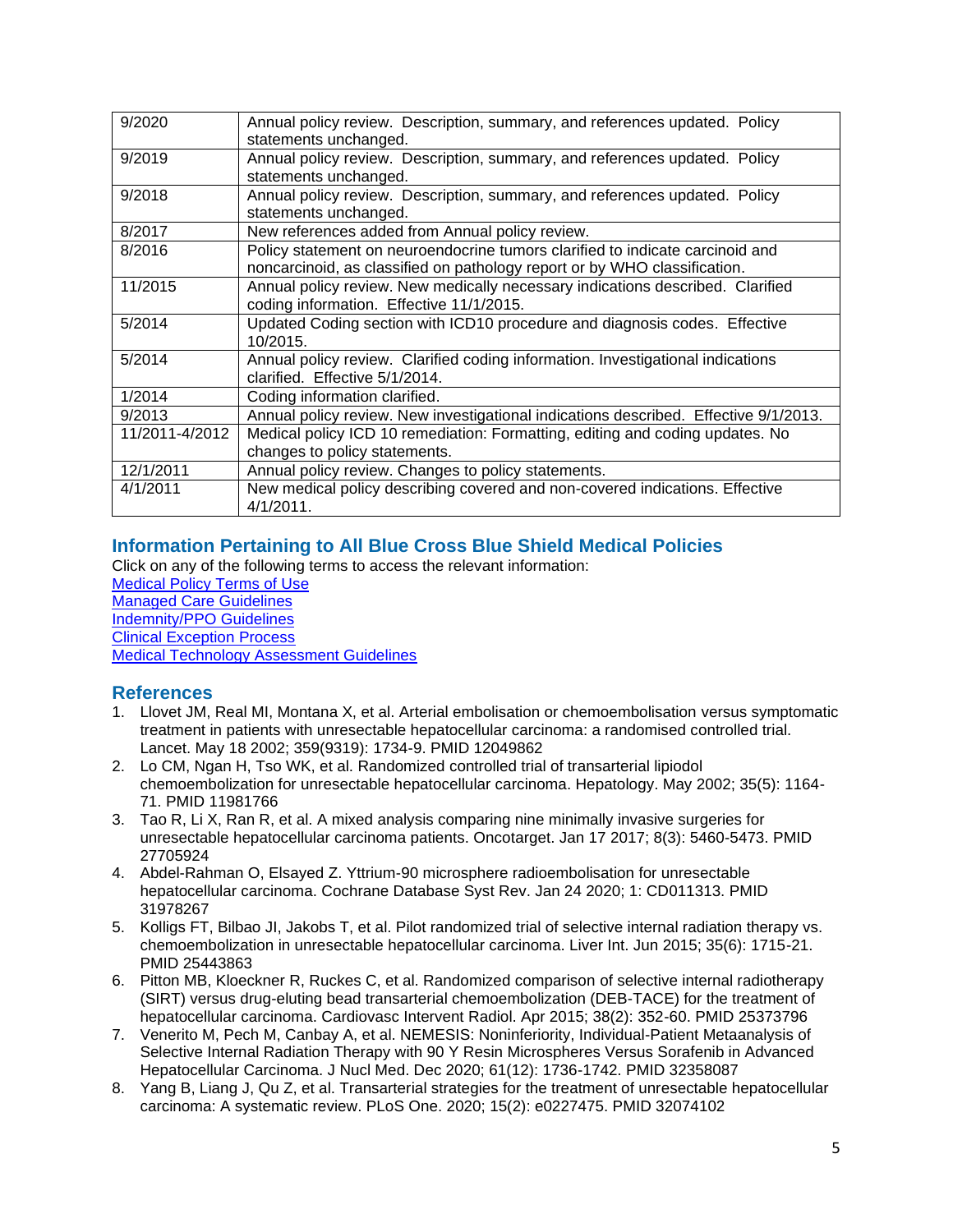- 9. Ludwig JM, Zhang D, Xing M, et al. Meta-analysis: adjusted indirect comparison of drug-eluting bead transarterial chemoembolization versus 90 Y-radioembolization for hepatocellular carcinoma. Eur Radiol. May 2017; 27(5): 2031-2041. PMID 27562480
- 10. Lobo L, Yakoub D, Picado O, et al. Unresectable Hepatocellular Carcinoma: Radioembolization Versus Chemoembolization: A Systematic Review and Meta-analysis. Cardiovasc Intervent Radiol. Nov 2016; 39(11): 1580-1588. PMID 27586657
- 11. Facciorusso A, Serviddio G, Muscatiello N. Transarterial radioembolization vs chemoembolization for hepatocarcinoma patients: A systematic review and meta-analysis. World J Hepatol. Jun 28 2016; 8(18): 770-8. PMID 27366304
- 12. Vente MA, Wondergem M, van der Tweel I, et al. Yttrium-90 microsphere radioembolization for the treatment of liver malignancies: a structured meta-analysis. Eur Radiol. Apr 2009; 19(4): 951-9. PMID 18989675
- 13. Facciorusso A, Bargellini I, Cela M, et al. Comparison between Y90 Radioembolization Plus Sorafenib and Y90 Radioembolization alone in the Treatment of Hepatocellular Carcinoma: A Propensity Score Analysis. Cancers (Basel). Apr 07 2020; 12(4). PMID 32272656
- 14. Padia SA, Johnson GE, Horton KJ, et al. Segmental Yttrium-90 Radioembolization versus Segmental Chemoembolization for Localized Hepatocellular Carcinoma: Results of a Single-Center, Retrospective, Propensity Score-Matched Study. J Vasc Interv Radiol. Jun 2017; 28(6): 777-785.e1. PMID 28365172
- 15. Soydal C, Arslan MF, Kucuk ON, et al. Comparison of survival, safety, and efficacy after transarterial chemoembolization and radioembolization of Barcelona Clinic Liver Cancer stage B-C hepatocellular cancer patients. Nucl Med Commun. Jun 2016; 37(6): 646-9. PMID 26905317
- 16. Oladeru OT, Miccio JA, Yang J, et al. Conformal external beam radiation or selective internal radiation therapy-a comparison of treatment outcomes for hepatocellular carcinoma. J Gastrointest Oncol. Jun 2016; 7(3): 433-40. PMID 27284477
- 17. El Fouly A, Ertle J, El Dorry A, et al. In intermediate stage hepatocellular carcinoma: radioembolization with yttrium 90 or chemoembolization?. Liver Int. Feb 2015; 35(2): 627-35. PMID 25040497
- 18. Gramenzi A, Golfieri R, Mosconi C, et al. Yttrium-90 radioembolization vs sorafenib for intermediatelocally advanced hepatocellular carcinoma: a cohort study with propensity score analysis. Liver Int. Mar 2015; 35(3): 1036-47. PMID 24750853
- 19. Carr BI, Kondragunta V, Buch SC, et al. Therapeutic equivalence in survival for hepatic arterial chemoembolization and yttrium 90 microsphere treatments in unresectable hepatocellular carcinoma: a two-cohort study. Cancer. Mar 01 2010; 116(5): 1305-14. PMID 20066715
- 20. Kulik L, Heimbach JK, Zaiem F, et al. Therapies for patients with hepatocellular carcinoma awaiting liver transplantation: A systematic review and meta-analysis. Hepatology. Jan 2018; 67(1): 381-400. PMID 28859222
- 21. Salem R, Gordon AC, Mouli S, et al. Y90 Radioembolization Significantly Prolongs Time to Progression Compared With Chemoembolization in Patients With Hepatocellular Carcinoma. Gastroenterology. Dec 2016; 151(6): 1155-1163.e2. PMID 27575820
- 22. Kulik L, Vouche M, Koppe S, et al. Prospective randomized pilot study of Y90+/-sorafenib as bridge to transplantation in hepatocellular carcinoma. J Hepatol. Aug 2014; 61(2): 309-17. PMID 24681342
- 23. Salem R, Johnson GE, Kim E, et al. Yttrium-90 Radioembolization for the Treatment of Solitary, Unresectable HCC: The LEGACY Study. Hepatology. Mar 19 2021. PMID 33739462
- 24. U.S. Food and Drug Administration. Summary of Safety and Effectiveness Data (SSED): TheraSphere. https://www.accessdata.fda.gov/cdrh\_docs/pdf20/P200029B.pdf. Accessed July 1, 2021.
- 25. Pellegrinelli J, Chevallier O, Manfredi S, et al. Transarterial Radioembolization of Hepatocellular Carcinoma, Liver-Dominant Hepatic Colorectal Cancer Metastases, and Cholangiocarcinoma Using Yttrium90 Microspheres: Eight-Year Single-Center Real-Life Experience. Diagnostics (Basel). Jan 14 2021; 11(1). PMID 33466706
- 26. Gabr A, Kulik L, Mouli S, et al. Liver Transplantation Following Yttrium-90 Radioembolization: 15-Year Experience in 207-Patient Cohort. Hepatology. Mar 2021; 73(3): 998-1010. PMID 32416631
- 27. Zori AG, Ismael MN, Limaye AR, et al. Locoregional Therapy Protocols With and Without Radioembolization for Hepatocellular Carcinoma as Bridge to Liver Transplantation. Am J Clin Oncol. May 2020; 43(5): 325-333. PMID 32079854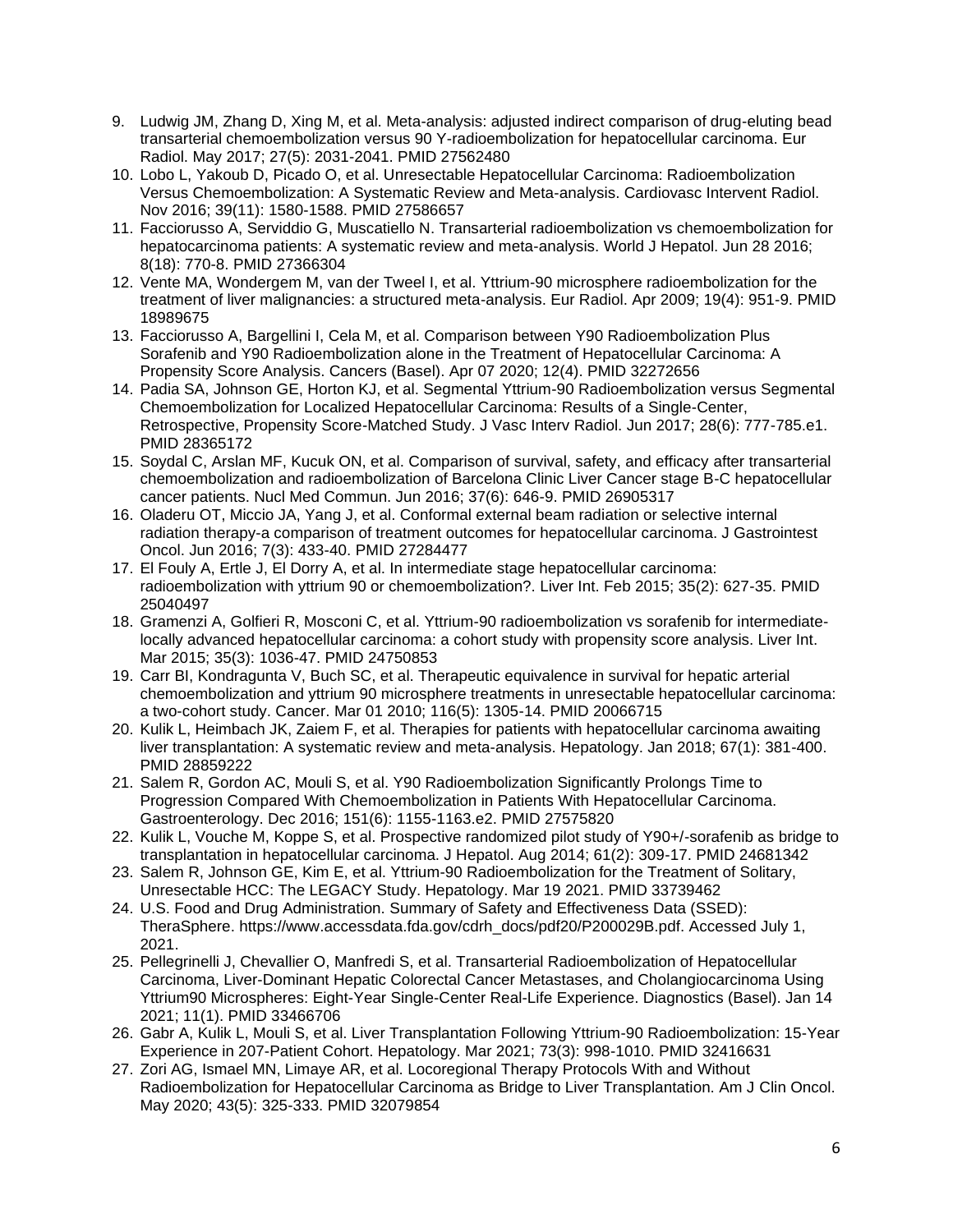- 28. Tohme S, Sukato D, Chen HW, et al. Yttrium-90 radioembolization as a bridge to liver transplantation: a single-institution experience. J Vasc Interv Radiol. Nov 2013; 24(11): 1632-8. PMID 24160821
- 29. Ramanathan R, Sharma A, Lee DD, et al. Multimodality therapy and liver transplantation for hepatocellular carcinoma: a 14-year prospective analysis of outcomes. Transplantation. Jul 15 2014; 98(1): 100-6. PMID 24503764
- 30. Lewandowski RJ, Kulik LM, Riaz A, et al. A comparative analysis of transarterial downstaging for hepatocellular carcinoma: chemoembolization versus radioembolization. Am J Transplant. Aug 2009; 9(8): 1920-8. PMID 19552767
- 31. National Organization for Rare Disorders. Rare Disease Database: Cholangiocarcinoma. 2021; https://rarediseases.org/rare-diseases/cholangiocarcinoma. Accessed May 27, 2021.
- 32. National Comprehensive Cancer Network (NCCN). NCCN Clinical Practice Guidelines in Oncology. Hepatobiliary Cancers. Version 2.2021.
- https://www.nccn.org/professionals/physician\_gls/pdf/hepatobiliary.pdf. Accessed June 24, 2021. 33. Al-Adra DP, Gill RS, Axford SJ, et al. Treatment of unresectable intrahepatic cholangiocarcinoma with yttrium-90 radioembolization: a systematic review and pooled analysis. Eur J Surg Oncol. Jan 2015; 41(1): 120-7. PMID 25449754
- 34. Mouli S, Memon K, Baker T, et al. Yttrium-90 radioembolization for intrahepatic cholangiocarcinoma: safety, response, and survival analysis. J Vasc Interv Radiol. Aug 2013; 24(8): 1227-34. PMID 23602420
- 35. Hoffmann RT, Paprottka PM, Schon A, et al. Transarterial hepatic yttrium-90 radioembolization in patients with unresectable intrahepatic cholangiocarcinoma: factors associated with prolonged survival. Cardiovasc Intervent Radiol. Feb 2012; 35(1): 105-16. PMID 21431970
- 36. Saxena A, Bester L, Chua TC, et al. Yttrium-90 radiotherapy for unresectable intrahepatic cholangiocarcinoma: a preliminary assessment of this novel treatment option. Ann Surg Oncol. Feb 2010; 17(2): 484-91. PMID 19876691
- 37. Boehm LM, Jayakrishnan TT, Miura JT, et al. Comparative effectiveness of hepatic artery based therapies for unresectable intrahepatic cholangiocarcinoma. J Surg Oncol. Feb 2015; 111(2): 213-20. PMID 25176325
- 38. Edeline J, Touchefeu Y, Guiu B, et al. Radioembolization Plus Chemotherapy for First-line Treatment of Locally Advanced Intrahepatic Cholangiocarcinoma: A Phase 2 Clinical Trial. JAMA Oncol. Jan 01 2020; 6(1): 51-59. PMID 31670746
- 39. Riby D, Mazzotta AD, Bergeat D, et al. Downstaging with Radioembolization or Chemotherapy for Initially Unresectable Intrahepatic Cholangiocarcinoma. Ann Surg Oncol. Oct 2020; 27(10): 3729- 3737. PMID 32472411
- 40. Buettner S, Braat AJAT, Margonis GA, et al. Yttrium-90 Radioembolization in Intrahepatic Cholangiocarcinoma: A Multicenter Retrospective Analysis. J Vasc Interv Radiol. Jul 2020; 31(7): 1035-1043.e2. PMID 32473757
- 41. Jia Z, Paz-Fumagalli R, Frey G, et al. Resin-based Yttrium-90 microspheres for unresectable and failed first-line chemotherapy intrahepatic cholangiocarcinoma: preliminary results. J Cancer Res Clin Oncol. Mar 2017; 143(3): 481-489. PMID 27826686
- 42. Mosconi C, Gramenzi A, Ascanio S, et al. Yttrium-90 radioembolization for unresectable/recurrent intrahepatic cholangiocarcinoma: a survival, efficacy and safety study. Br J Cancer. Jul 26 2016; 115(3): 297-302. PMID 27336601
- 43. Rayar M, Sulpice L, Edeline J, et al. Intra-arterial yttrium-90 radioembolization combined with systemic chemotherapy is a promising method for downstaging unresectable huge intrahepatic cholangiocarcinoma to surgical treatment. Ann Surg Oncol. Sep 2015; 22(9): 3102-8. PMID 25623598
- 44. Haug AR, Heinemann V, Bruns CJ, et al. 18F-FDG PET independently predicts survival in patients with cholangiocellular carcinoma treated with 90Y microspheres. Eur J Nucl Med Mol Imaging. Jun 2011; 38(6): 1037-45. PMID 21308371
- 45. Ibrahim SM, Mulcahy MF, Lewandowski RJ, et al. Treatment of unresectable cholangiocarcinoma using yttrium-90 microspheres: results from a pilot study. Cancer. Oct 15 2008; 113(8): 2119-28. PMID 18759346
- 46. Cancer.Net. Neuroendocrine Tumors: Statistics. February 2021; https://www.cancer.net/cancertypes/neuroendocrine-tumors/statistics. Accessed May 27, 2021.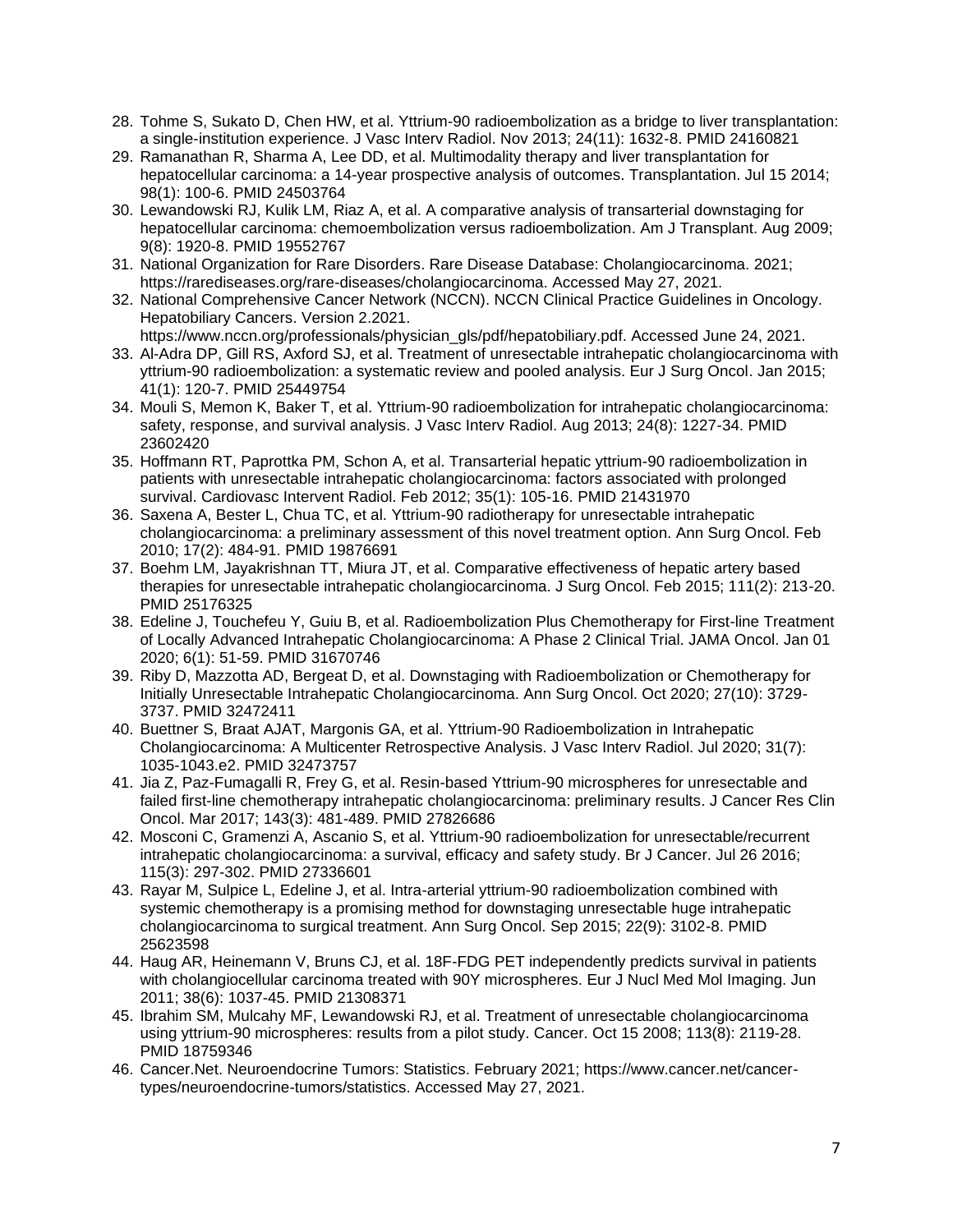- 47. King J, Quinn R, Glenn DM, et al. Radioembolization with selective internal radiation microspheres for neuroendocrine liver metastases. Cancer. Sep 01 2008; 113(5): 921-9. PMID 18618495
- 48. Ngo L, Elnahla A, Attia AS, et al. Chemoembolization Versus Radioembolization for Neuroendocrine Liver Metastases: A Meta-analysis Comparing Clinical Outcomes. Ann Surg Oncol. Apr 2021; 28(4): 1950-1958. PMID 33393019
- 49. Frilling A, Clift AK, Braat AJAT, et al. Radioembolisation with 90Y microspheres for neuroendocrine liver metastases: an institutional case series, systematic review and meta-analysis. HPB (Oxford). Jul 2019; 21(7): 773-783. PMID 30733049
- 50. Devcic Z, Rosenberg J, Braat AJ, et al. The efficacy of hepatic 90Y resin radioembolization for metastatic neuroendocrine tumors: a meta-analysis. J Nucl Med. Sep 2014; 55(9): 1404-10. PMID 25012459
- 51. Egger ME, Armstrong E, Martin RC, et al. Transarterial Chemoembolization vs Radioembolization for Neuroendocrine Liver Metastases: A Multi-Institutional Analysis. J Am Coll Surg. Apr 2020; 230(4): 363-370. PMID 32032719
- 52. Engelman ES, Leon-Ferre R, Naraev BG, et al. Comparison of transarterial liver-directed therapies for low-grade metastatic neuroendocrine tumors in a single institution. Pancreas. Mar 2014; 43(2): 219-25. PMID 24518499
- 53. Rhee TK, Lewandowski RJ, Liu DM, et al. 90Y Radioembolization for metastatic neuroendocrine liver tumors: preliminary results from a multi-institutional experience. Ann Surg. Jun 2008; 247(6): 1029- 35. PMID 18520231
- 54. Cao CQ, Yan TD, Bester L, et al. Radioembolization with yttrium microspheres for neuroendocrine tumour liver metastases. Br J Surg. Apr 2010; 97(4): 537-43. PMID 20205229
- 55. Kennedy AS, Dezarn WA, McNeillie P, et al. Radioembolization for unresectable neuroendocrine hepatic metastases using resin 90Y-microspheres: early results in 148 patients. Am J Clin Oncol. Jun 2008; 31(3): 271-9. PMID 18525307
- 56. Memon K, Lewandowski RJ, Mulcahy MF, et al. Radioembolization for neuroendocrine liver metastases: safety, imaging, and long-term outcomes. Int J Radiat Oncol Biol Phys. Jul 01 2012; 83(3): 887-94. PMID 22137020
- 57. Paprottka PM, Hoffmann RT, Haug A, et al. Radioembolization of symptomatic, unresectable neuroendocrine hepatic metastases using yttrium-90 microspheres. Cardiovasc Intervent Radiol. Apr 2012; 35(2): 334-42. PMID 21847708
- 58. Peker A, Cicek O, Soydal C, et al. Radioembolization with yttrium-90 resin microspheres for neuroendocrine tumor liver metastases. Diagn Interv Radiol. Jan-Feb 2015; 21(1): 54-9. PMID 25430526
- 59. Jia Z, Paz-Fumagalli R, Frey G, et al. Single-institution experience of radioembolization with yttrium-90 microspheres for unresectable metastatic neuroendocrine liver tumors. J Gastroenterol Hepatol. Sep 2017; 32(9): 1617-1623. PMID 28132407
- 60. Fan KY, Wild AT, Halappa VG, et al. Neuroendocrine tumor liver metastases treated with yttrium-90 radioembolization. Contemp Clin Trials. Sep 2016; 50: 143-9. PMID 27520932
- 61. Tice J. Selective internal radiation therapy or radioembolization for inoperable liver metastases from colorectal cancer San Francisco, CA: California Technology Assessment Forum; 2010.
- 62. Saxena A, Bester L, Shan L, et al. A systematic review on the safety and efficacy of yttrium-90 radioembolization for unresectable, chemorefractory colorectal cancer liver metastases. J Cancer Res Clin Oncol. Apr 2014; 140(4): 537-47. PMID 24318568
- 63. Gray B, Van Hazel G, Hope M, et al. Randomised trial of SIR-Spheres plus chemotherapy vs. chemotherapy alone for treating patients with liver metastases from primary large bowel cancer. Ann Oncol. Dec 2001; 12(12): 1711-20. PMID 11843249
- 64. Hendlisz A, Van den Eynde M, Peeters M, et al. Phase III trial comparing protracted intravenous fluorouracil infusion alone or with yttrium-90 resin microspheres radioembolization for liver-limited metastatic colorectal cancer refractory to standard chemotherapy. J Clin Oncol. Aug 10 2010; 28(23): 3687-94. PMID 20567019
- 65. Rosenbaum CE, Verkooijen HM, Lam MG, et al. Radioembolization for treatment of salvage patients with colorectal cancer liver metastases: a systematic review. J Nucl Med. Nov 2013; 54(11): 1890-5. PMID 24071510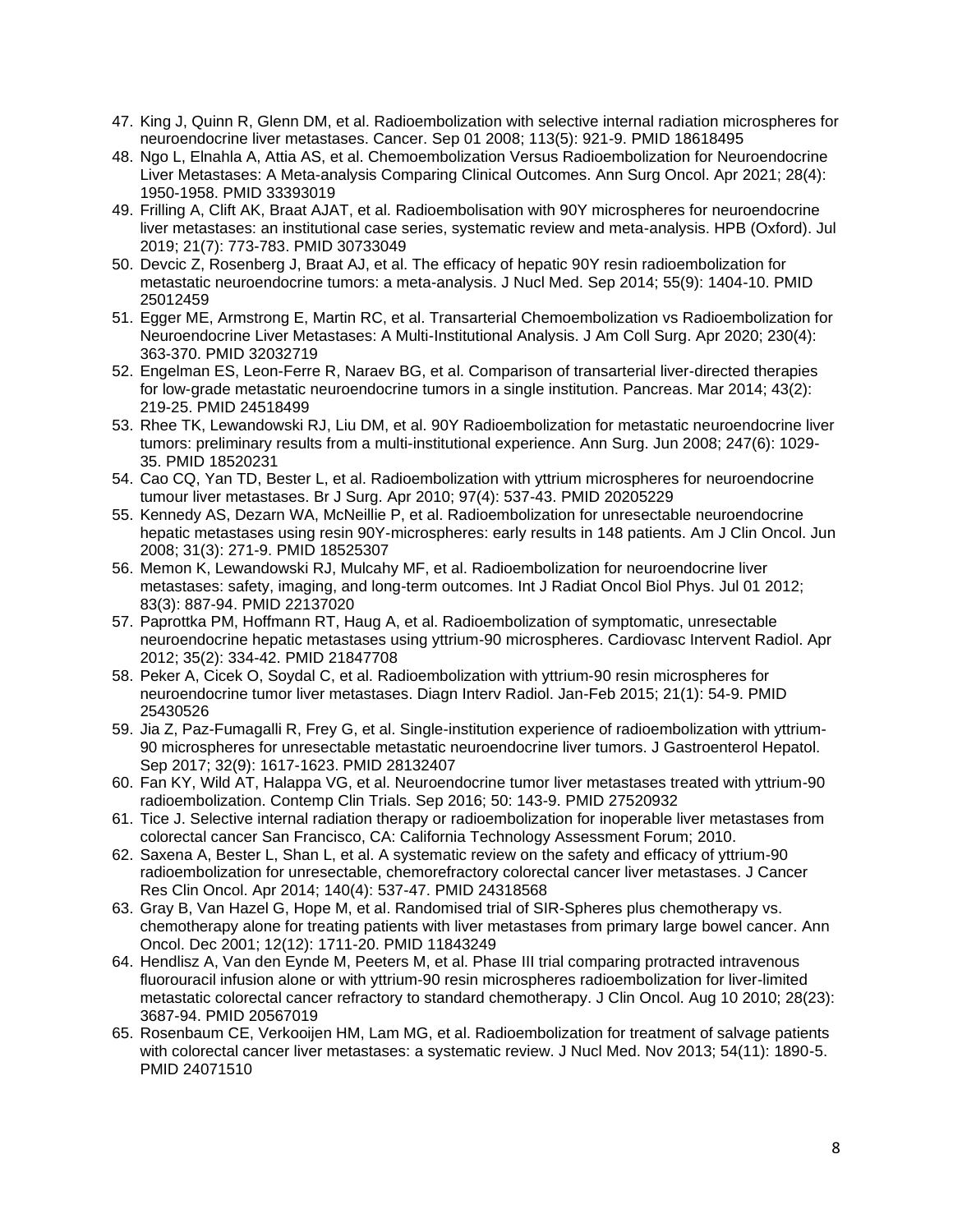- 66. Van Hazel G, Blackwell A, Anderson J, et al. Randomised phase 2 trial of SIR-Spheres plus fluorouracil/leucovorin chemotherapy versus fluorouracil/leucovorin chemotherapy alone in advanced colorectal cancer. J Surg Oncol. Nov 01 2004; 88(2): 78-85. PMID 15499601
- 67. Townsend A, Price T, Karapetis C. Selective internal radiation therapy for liver metastases from colorectal cancer. Cochrane Database Syst Rev. Oct 07 2009; (4): CD007045. PMID 19821394
- 68. van Hazel GA, Heinemann V, Sharma NK, et al. SIRFLOX: Randomized Phase III Trial Comparing First-Line mFOLFOX6 (Plus or Minus Bevacizumab) Versus mFOLFOX6 (Plus or Minus Bevacizumab) Plus Selective Internal Radiation Therapy in Patients With Metastatic Colorectal Cancer. J Clin Oncol. May 20 2016; 34(15): 1723-31. PMID 26903575
- 69. Wasan HS, Gibbs P, Sharma NK, et al. First-line selective internal radiotherapy plus chemotherapy versus chemotherapy alone in patients with liver metastases from colorectal cancer (FOXFIRE, SIRFLOX, and FOXFIRE-Global): a combined analysis of three multicentre, randomised, phase 3 trials. Lancet Oncol. Sep 2017; 18(9): 1159-1171. PMID 28781171
- 70. Wolstenholme J, Fusco F, Gray AM, et al. Quality of life in the FOXFIRE, SIRFLOX and FOXFIREglobal randomised trials of selective internal radiotherapy for metastatic colorectal cancer. Int J Cancer. Aug 15 2020; 147(4): 1078-1085. PMID 31840815
- 71. Salem R, Lewandowski RJ, Mulcahy MF, et al. Radioembolization for hepatocellular carcinoma using Yttrium-90 microspheres: a comprehensive report of long-term outcomes. Gastroenterology. Jan 2010; 138(1): 52-64. PMID 19766639
- 72. Mokkarala M, Noda C, Malone C, et al. Comparison of Response and Outcomes of Drug-eluting Bead Chemoembolization (DEB-TACE) Versus Radioembolization (TARE) for Patients With Colorectal Cancer Liver Metastases. Anticancer Res. Jun 2019; 39(6): 3071-3077. PMID 31177151
- 73. Seidensticker R, Denecke T, Kraus P, et al. Matched-pair comparison of radioembolization plus best supportive care versus best supportive care alone for chemotherapy refractory liver-dominant colorectal metastases. Cardiovasc Intervent Radiol. Oct 2012; 35(5): 1066-73. PMID 21800231
- 74. Kennedy AS, Salem R. Radioembolization (yttrium-90 microspheres) for primary and metastatic hepatic malignancies. Cancer J. Mar-Apr 2010; 16(2): 163-75. PMID 20404614
- 75. Feretis M, Solodkyy A. Yttrium-90 radioembolization for unresectable hepatic metastases of breast cancer: A systematic review. World J Gastrointest Oncol. Feb 15 2020; 12(2): 228-236. PMID 32104553
- 76. Ridouani F, Soliman MM, England RW, et al. Relationship of radiation dose to efficacy of radioembolization of liver metastasis from breast cancer. Eur J Radiol. Mar 2021; 136: 109539. PMID 33476965
- 77. Davisson NA, Bercu ZL, Friend SC, et al. Predictors of Survival after Yttrium-90 Radioembolization of Chemotherapy-Refractory Hepatic Metastases from Breast Cancer. J Vasc Interv Radiol. Jun 2020; 31(6): 925-933. PMID 32307310
- 78. Rowcroft A, Loveday BPT, Thomson BNJ, et al. Systematic review of liver directed therapy for uveal melanoma hepatic metastases. HPB (Oxford). Apr 2020; 22(4): 497-505. PMID 31791894
- 79. Gonsalves CF, Eschelman DJ, Adamo RD, et al. A Prospective Phase II Trial of Radioembolization for Treatment of Uveal Melanoma Hepatic Metastasis. Radiology. Oct 2019; 293(1): 223-231. PMID 31453767
- 80. Xing M, Prajapati HJ, Dhanasekaran R, et al. Selective Internal Yttrium-90 Radioembolization Therapy (90Y-SIRT) Versus Best Supportive Care in Patients With Unresectable Metastatic Melanoma to the Liver Refractory to Systemic Therapy: Safety and Efficacy Cohort Study. Am J Clin Oncol. Feb 2017; 40(1): 27-34. PMID 25089529
- 81. Eldredge-Hindy H, Ohri N, Anne PR, et al. Yttrium-90 Microsphere Brachytherapy for Liver Metastases From Uveal Melanoma: Clinical Outcomes and the Predictive Value of Fluorodeoxyglucose Positron Emission Tomography. Am J Clin Oncol. Apr 2016; 39(2): 189-95. PMID 24441583
- 82. Gonsalves CF, Eschelman DJ, Sullivan KL, et al. Radioembolization as salvage therapy for hepatic metastasis of uveal melanoma: a single-institution experience. AJR Am J Roentgenol. Feb 2011; 196(2): 468-73. PMID 21257902
- 83. Kennedy AS, Nutting C, Jakobs T, et al. A first report of radioembolization for hepatic metastases from ocular melanoma. Cancer Invest. Jul 2009; 27(6): 682-90. PMID 19219675